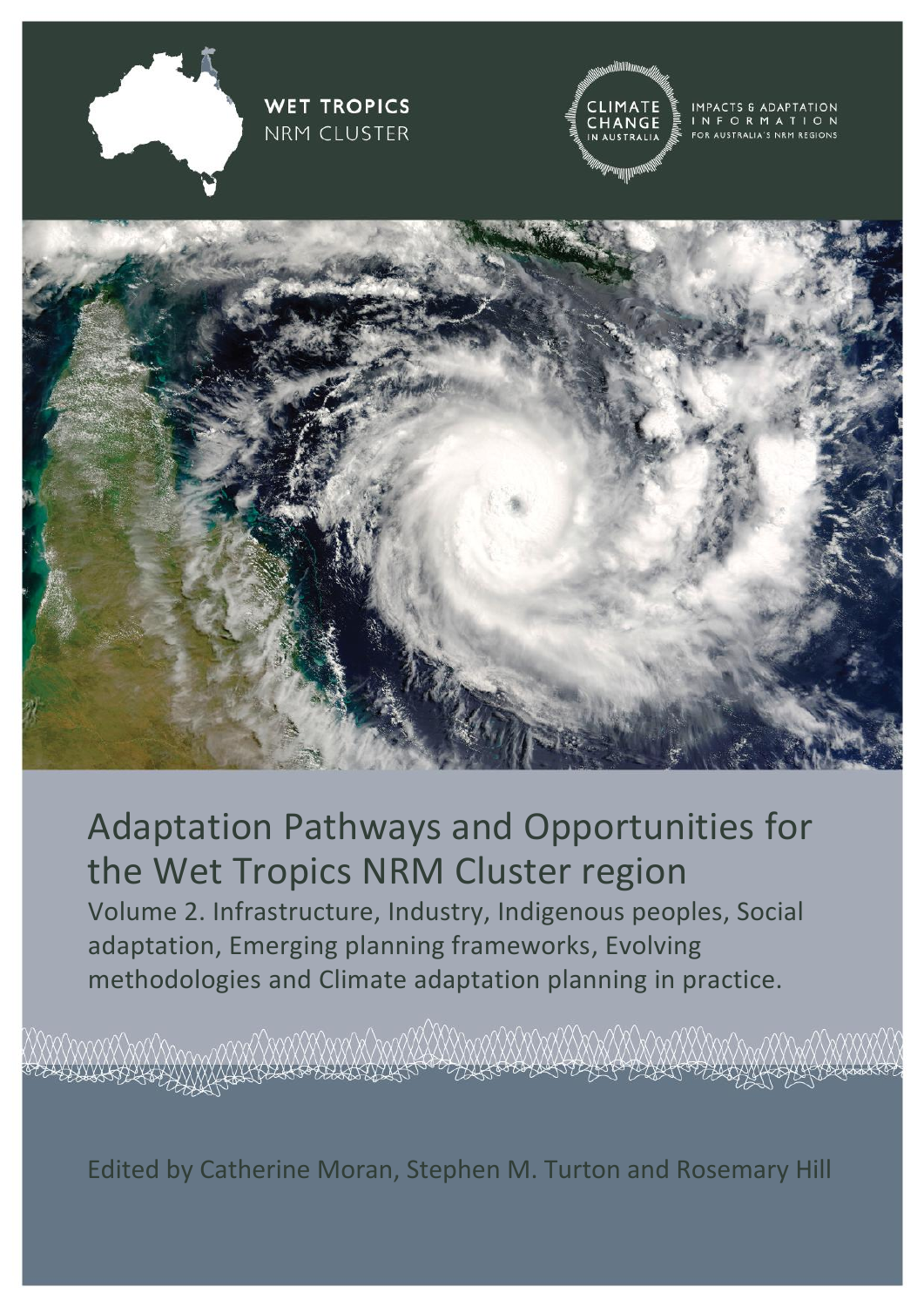# 7. Social adaptation: minimising impacts through enhancing adaptive capacity

Nadine A. Marshall

### IN A NUTSHELL

- The actual impacts of climate change on communities will be strongly influenced by the capacity of individuals and industry sectors to detect and respond to the associated challenges. This capacity is currently relatively low in some primary industry sectors.
- Adaptive capacity is related to i) risk assessment and management; ii) adaptive planning; iii) financial and psychological buffers; & iv) the level of interest and proactive behaviour.
- Strengthening communication, trust and social support networks will build community adaptive capacity.

### Precis

Adaptive capacity can be a major influence on what social and economic impacts actually eventuate. This chapter aims to inspire NRM planners within the Wet Tropics Cluster to consider strategies to enhance adaptive capacity across scales: within individual landholders such as cattle graziers and farmers, within agricultural industries and within the NRM organisations themselves. The chapter introduces and defines the concept of adaptive capacity, describes what successful adaptation might look like, refers to case studies within the region, and offers suggestions to enhance adaptive capacity. The key messages associated with each of the topics addressed in this chapter are:

| <b>TOPIC</b>                                                     | <b>KEY MESSAGES</b>                                                                                                                                                        |
|------------------------------------------------------------------|----------------------------------------------------------------------------------------------------------------------------------------------------------------------------|
| What does successful<br>adaptation look like for<br>landholders? | Adaptive success depends on maximising productivity during any one season and<br>132.<br>minimising impact on the future ability of the land to produce.                   |
| What is adaptive capacity?                                       | 133. Adaptive capacity is the ability to respond to challenges through learning, managing risk<br>and impacts, developing new knowledge and devising effective approaches. |
|                                                                  | Enhancing adaptive capacity is not about providing additional resources.<br>134.                                                                                           |
|                                                                  | 135. Adaptive capacity can be measured through assessing;                                                                                                                  |
|                                                                  | how people assess risks and manage for uncertainty,                                                                                                                        |
|                                                                  | ii.<br>extent of planning, reorganising, experimenting,                                                                                                                    |
|                                                                  | iii. financial and psychological buffers, and                                                                                                                              |
|                                                                  | iv. the level of interest and extent of proactive behaviour.                                                                                                               |
| How can adaptive capacity                                        | 136. At all scales, adaptive capacity can be enhanced through better networks, increasing                                                                                  |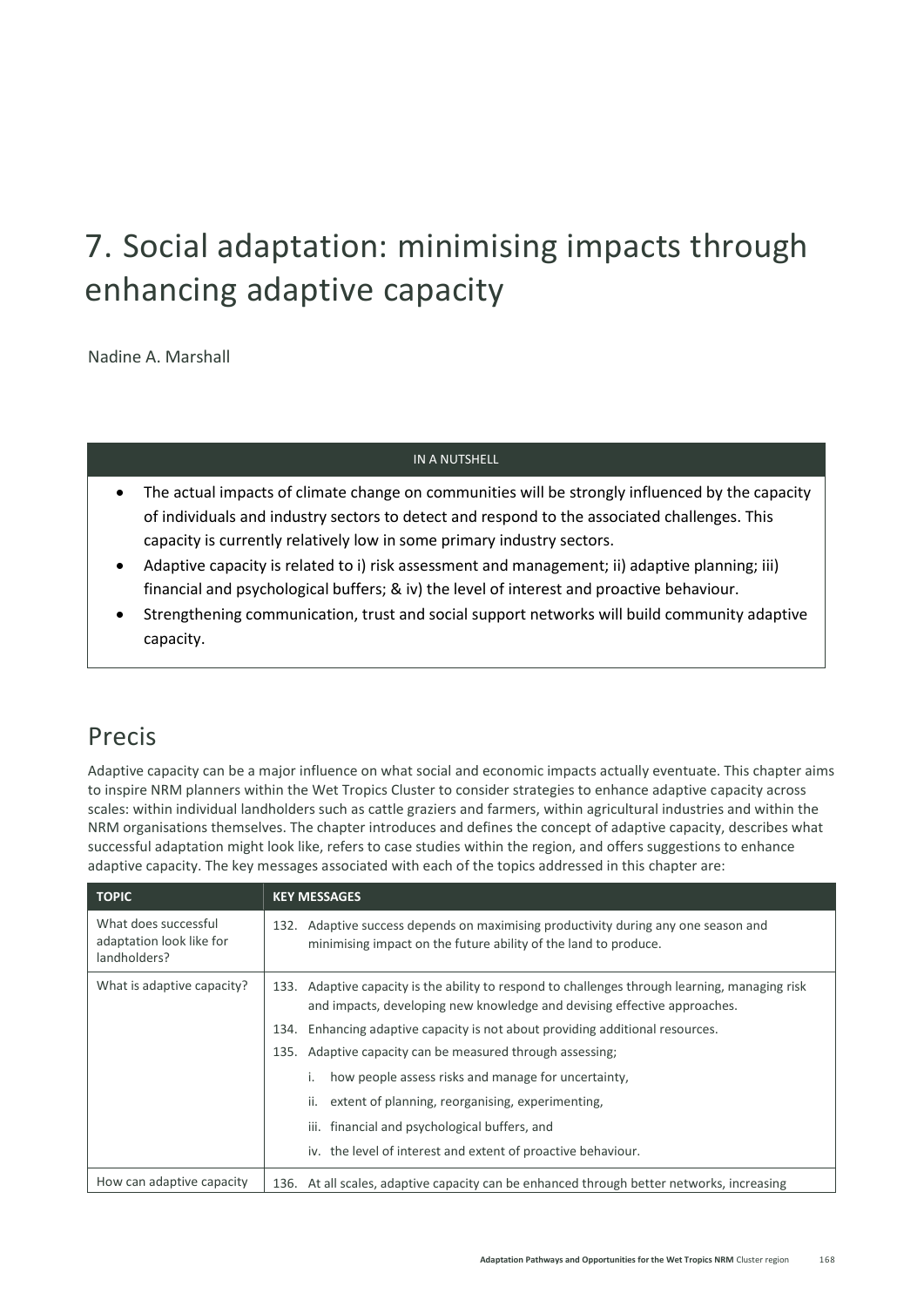| <b>TOPIC</b> | <b>KEY MESSAGES</b>                                                                                                                                                                                                                                                                                                                                                                                |
|--------------|----------------------------------------------------------------------------------------------------------------------------------------------------------------------------------------------------------------------------------------------------------------------------------------------------------------------------------------------------------------------------------------------------|
| be enhanced? | environmental awareness, recognising and responding to feedbacks, developing<br>strategic/business skills, developing an interest in science and technology and fostering a<br>culture of shared learning. In sum: any action would likely lead to adaptive capacity.                                                                                                                              |
|              | Adaptive capacity can be enhanced by NRM organisations through facilitating workshops,<br>137.<br>partnerships, communications and monitoring. Topics to share with landholders include<br>identifying potential adaptations, and pressing for ambitious co-funded management<br>actions to be progressed by industry groups                                                                       |
|              | Education of the next generation of leaders is vital to enhance adaptive capacity of the<br>138.<br>region. Mentoring, job placement, training in adaptive thinking and scenario development,<br>recognising environmental feedbacks developing strategic/business skills, developing an<br>interest in science and technology and fostering a culture of shared learning are all be<br>important. |

## Introduction

Managing the climate and its impacts on natural resources is not a new challenge. Ever since the inception of agriculture some 4-10,000 years ago, human civilisations have had to contend with 'good' years and 'bad' years. In addition to more recent economic, social and environmental demands humans must now also contend with climate change in which rainfall patterns and mean temperatures in particular are likely to be significantly altered and unprecedented in human history (Howden *et al*. 2007). Climate change acts to push natural resource systems and those dependent on them towards their thresholds of tolerance, testing whether they can absorb the impacts and adapt (Marshall *et al*. 2012).

Primary industries and enterprises, which include the sectors of agriculture, forestry, fisheries and tourism, are especially vulnerable to climate change because they are dependent on resources that are highly climate-sensitive (Fleming and Vanclay 2010, Stokes *et al*. 2010, Chapter 5, this report). Resource dependency can make resource-users especially sensitive to changes that occur in the resource as a result of climate change. However, while resource dependency may describe the sensitivity of people to climate change and the likely associated impacts, adaptive capacity can be a major influence on what impacts actually eventuate (Marshall *et al*. 2013b).

Adaptive capacity also becomes important to meet the demands of an ever-increasing human population. Industries and enterprises dependent on climate sensitive resources must enhance their productivity without compromising their capacity to be productive in the future if they, and the communities dependent on them, are to be sustained (Marshall *et al*. 2012). Recognising and enhancing adaptive capacity becomes increasingly important for resource-dependent industries facing significant climate change, and for the communities dependent on them (Kelkar *et al*. 2008). Defining adaptive capacity and exploring ways to enhance adaptive capacity for adaptive success are the main aims of this chapter.

# What does successful adaptation look like?

### **Adaptive success depends on maximising productivity during any one season and minimising impact on the future ability of the land to produce.**

Success not only depends on maximising productivity during any one season, but also on minimising impact on the future ability of the land to produce (McKeon *et al*. 1990, Anderies *et al*. 2002). Of particular concern is that degradation processes within the region are especially accelerated during drought periods, especially on the grazing lands (Briske *et al*. 2010). In drought situations, which are becoming more 'normal',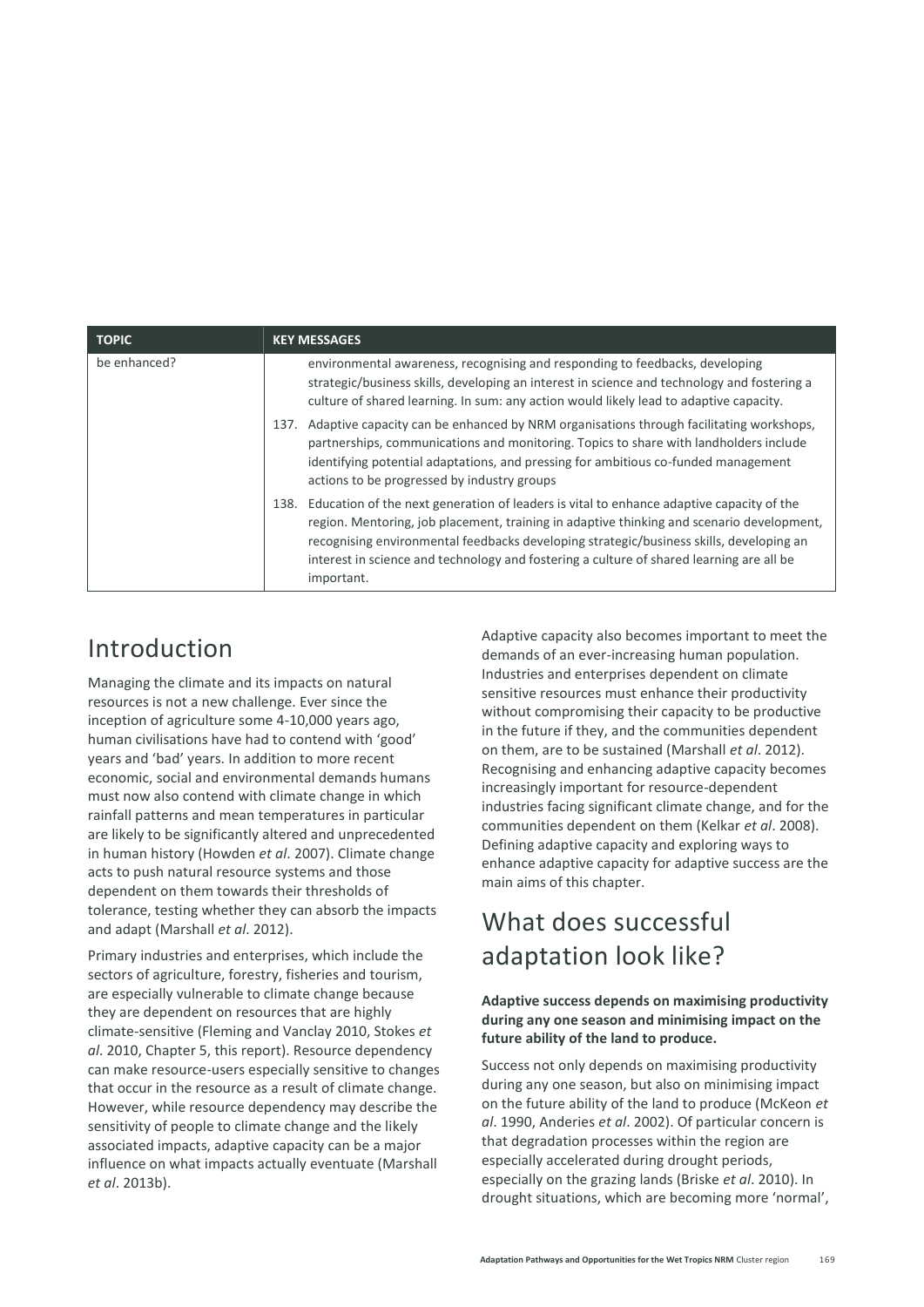cattle producers for example need to know when to alter stocking rates, when to supplement feeding, when to agist (move livestock to other properties), when to burn and when to alter water supplies if they are to be successful (Hansen 2002, Marshall *et al*. 2011). If stocking rates are too high at the onset of drought, for example, soil sustainability will be diminished and the productivity of future years will be impacted. Yet, different strategies are used by different people to different effect. Successful people and successful organisations are those that do not necessarily subscribe to what everybody else is doing, but are able to listen to feedbacks (environmental, economic, social), and experiment, learn, plan, reorganise, refine, monitor and reflect.

The capacity of farmers, fishers, foresters and graziers to individually undergo climate adaptation and succeed may be vital to the success of their respective industries and regions: in most situations a critical mass of individuals will need to adapt for regional or industrywide adaptation to occur. Yet, not all individuals or organisations will have the same capacity to adapt; some are likely to face considerable barriers that make embarking on their own too challenging, consequently reducing the chances for regional and/or industry adaptation success (Chapter 5, this report). Primary producers that can anticipate or effectively react to climate change events including climate extremes are more likely to adapt to new climate conditions and be successful (Reed *et al*. 2007). Some people, some organisations are likely to do better than others (Adger 1999, Adger *et al*. 2009). In fact, a recent study of cattle producers across Northern Australia suggested that only 15% of the industry were well positioned to meet the challenges of the future. An aim of this chapter is to inspire NRM planners within the Wet Tropics Cluster to consider strategies specifically to enhance adaptive capacity across scales within the region.

### What is adaptive capacity?

**Adaptive capacity is the ability to respond to challenges through learning, managing risk and impacts, developing new knowledge and devising effective approaches**

Adaptive capacity is the ability to convert resources (natural, physical, financial, human, social) into useful adaptation responses (Brooks and Adger 2004, Smit and Wandel 2006). This might translate, using commercial fishers in the Great Barrier Reef as an example, as the ability of fishers to recognise that they need to reorganise themselves as they are no longer able to continue fishing in the places that they know well. Fishers that plan and experiment with new ways of running their fishing business such as investing in alternative fishing gear, acquiring new skills through learning or forming a cooperative and increase profit yields to compensate for travel further afield are more likely to be successful in the future than fishers whom have always been able to remain viable in the past and assume that they can continue on as always despite conditions becoming untenable (Marshall and Marshall 2007).

Adaptive capacity describes the ability to respond to challenges through learning, managing risk and impacts, developing new knowledge and devising effective approaches. A key ingredient is the flexibility to experiment and adopt novel solutions (Olsson and Folke 2001, Olsson *et al*. 2004a). In ecosystems, adaptive capacity is related to genetic diversity, biological diversity, and heterogeneity within landscapes (Carpenter and Gunderson 2001). In social systems, adaptive capacity can be a conscious or inadvertent characteristic, enhanced by the existence of institutions and networks that learn and store knowledge and experience, and create flexibility in problem solving without compromising the ability to cope and adapt to future change (Armitage 2005).

#### **Enhancing adaptive capacity is not about providing additional resources**

Adaptive capacity is not just about the possession of resources. Given equal resources, not all individuals, communities or NRM groups will be equally able to convert resources into successful adaptation strategies. The presence of resources; be they natural, physical, financial, human, or social, does not guarantee that adaptation will succeed. Resources will certainly be important in climate adaptation processes; given all other aspects are similar, a person with more resources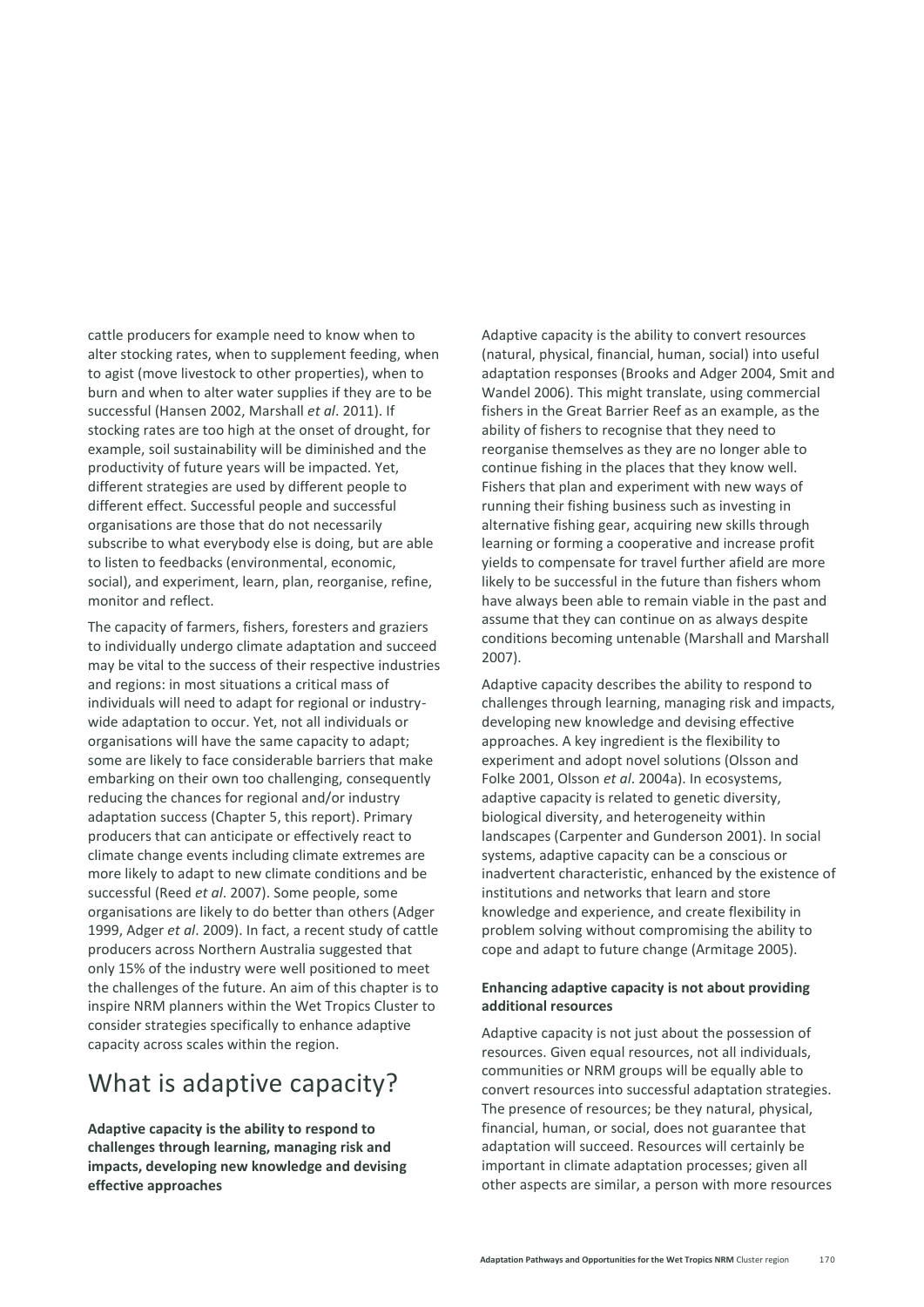is better able to experiment with their options for the future, but the *capacity* to cope and adapt to change and its translation into a tangible strategy, can occur irrespective of the resources available. Readers familiar with capacity investment in adaptation in developing communities will know that financial aid does not always assist with adaptation, and can indeed result in cases of maladaptation.

**Adaptive capacity can be measured through assessing; i) how people assess risks and manage for uncertainty, ii) extent of planning, reorganising, experimenting, iii) financial and psychological buffers, and iv) the level of interest and proactive behaviour.**

The capacity of individuals to adapt to a range of change events has been assessed using a variety of approaches. For example, Brown *et al*. (2010) use selfassessments, while Frank *et al*. (2011) refer to sociocognitive frameworks. Grothmann and Patt (2005) apply the Model of Private Proactive Adaptation to Climate Change. In this chapter, we offer an established framework based on longitudinal data sets for operationalising adaptive capacity that was initially developed within the Great Barrier Reef region and that may be useful to NRM planners in the Wet Tropics Cluster. Here, adaptive capacity is regarded to be determined in large part by the characteristics and circumstances of resource users and by their capacity to take advantage of other opportunities; these 'preconditions' are summarised into four dimensions including: (i) how risk and uncertainty are perceived and managed, (ii) the development of skills for planning, learning, reorganising and experimenting, (iii) the degree of financial and psychological flexibility, and (iv) the level of interest in and willingness to proactively undertake change (Marshall and Marshall 2007).

These dimensions were developed with commercial fishers in Queensland and have been tested within a range of communities, resource-dependent industries and nations (Cinner *et al*. 2009, Marshall *et al*. 2010c, Marshall 2011, Sutton and Tobin 2011). Commercial fishers were originally asked to respond to 75 statements about various and generic change events and indicate how strongly they agreed or disagreed with each statement. Responses clustered into the four dimensions described above. Fishers and cattle producers across northern Australia are currently being monitored through time. We describe the four dimensions of adaptive capacity here:

- 1. **The perception of risk and managing for uncertainty:** How individuals and organisations perceive the risks associated with change and manages for uncertainty is key in determining their ability to cope and adapt. Some will find ways to plan that are consistent with the range of likely futures and possible desired outcomes. This necessarily involves a degree of uncertainty, but need not be a barrier to planning (Adapt NRM 2014). How risk is managed reflects individual and cultural differences in experiences, knowledge, beliefs, values, attitudes and judgements as well as differences in abilities to plan and execute plans (Ritchie *et al*. 2004).
- 2. **The ability to plan, learn and reorganise:** This component reflects the capacity to anticipate the future. The capacity to plan, learn and reorganise in the face of change is dependent on novelty, creativity, experimentation, learning and planning (Harris *et al*. 1998, Colding *et al*. 2004, Olsson *et al*. 2004b). Without it, any response to climate changes will be reactive and there will be less opportunity for input from others (Marshall *et al*. 2010b, Marshall *et al*. 2010d).
- 3. **The ability to cope with change:** In social systems, the ability to cope is a measure of the proximity to emotional and financial thresholds. All change is expensive and people that have a financial buffer or access to credit are better able to absorb the costs of change. Examples of emotional or psychological barrier to adaptive capacity include health, divorce, death in the family or trauma. A serious emotional issue can significantly undermine the best laid intentions. NRM planners may already know that suicide is the main killer of men living in rural Australia, and recent research has observed that more suicides occur during drought periods. This, together with knowledge that domestic violence is the biggest killer of women in rural Australia, indicates the extreme emotional conditions under which rural people can live and work (Berry *et al*.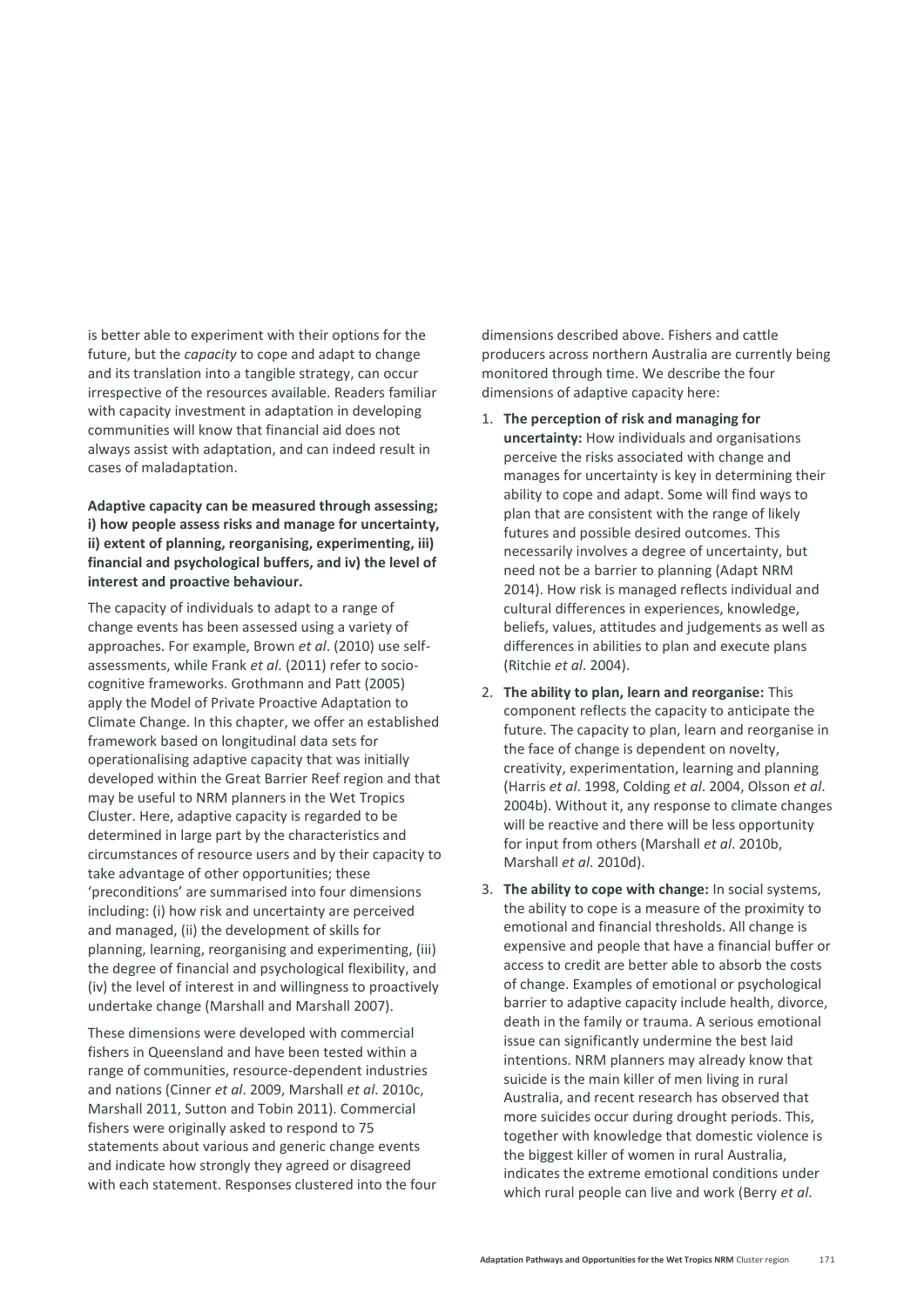2011a,b). Regardless of how adaptive people are on all other dimensions, this dimension can significantly outweigh all others in determining adaptive success. NRM organisations may wish to consider the level of community support networks that exist within their region.

4. **The level of interest in change:** This dimension of adaptive capacity corresponds with the degree to which the system is capable of 'self-organisation'. Individuals that have a higher level of proactive interest in adapting to the requirements of the future usually have a higher related financial, social and/or emotional flexibility. An interest in adapting is necessary for individuals to identify the consequences, impacts and possible responses ("adaptation options") to climate change (Howden *et al*. 2007, Bohensky *et al*. 2010, Marshall 2010).

Whilst measures of self-assessments can be useful, they can also be severely limiting. People unaware of their own personal limitations and limitations imposed upon them by the environment may feel completely competent to assess their own level of adaptive capacity and identify their own needs. In one example based in America and Sweden, 80% of car drivers rated themselves above average on a number of characteristics related to their driving skills (McCormic *et al*. 1986) suggesting that people can be unaware of the reality of their own capacity. Similarly, in a recent study in the Burdekin region, graziers' were found to positively perceive their own capacity to cope and adapt to climate variability. This perception may, in fact, make them vulnerable to more extreme and frequent climate events in the future. Climate change is likely to seriously challenge the skills, experience and judgement of resource-users, and unless they use novelty, creativity, experimentation, learning and planning in approaching this change, they are unlikely to cope and adapt (Hiedanpaa 2005).

# How can adaptive capacity be enhanced?

Case-study research suggests that there are several characteristics of people that are associated (correlated) with higher adaptive capacity. These

include: possessing creativity and innovation for identifying solutions or adaptation options; testing and experimenting with options; recognising and responding to effective feedback mechanisms; employing adaptive management approaches; possessing flexibility; being able to reorganise given novel information; managing risk and, having necessary resources at hand. We describe some of these below.

**At all scales, adaptive capacity can be enhanced through better networks, increasing environmental awareness, recognising and responding to feedbacks, developing strategic/business skills, developing an interest in science and technology and fostering a culture of shared learning. In sum: any action would likely lead to adaptive capacity.** 

The adaptive capacity of societies is partly determined by their ability to act collectively (Adger 1999, Osbahr *et al*. 2008). This ability is often embedded within the concept of social capital. Social capital and community empowerment reflect the level of social interaction, social networks and social relations that exist within a community (Putnam 1993, Worthington and Dollery 2000, Adger *et al*. 2002). They help to explain the ease with which change events are accepted and incorporated into people's lives. Those with stronger, more informed and more effective networks are regarded as being more resilient to generic change events than those with weaker ties (Mitchell 1974, Flora and Flora 1993, Putnam 1993). Communities with increased stocks of social capital typically have reciprocal networks of community interactions and increased social trust that are directed towards mutual benefit. Social capital includes knowledge and mutual obligation, and is developed through social learning. The level of social capital within a community provides some indication of the capacity for a community to cope with change and adapt (Marshall 2011).

Social networks could be used within each of the NRM regions to develop social capital around climate adaptation. To derive most benefit from the capital developed within a community, it will be important to: (1) build landholder adaptive capacity; (2) facilitate the activity of forums for building relationships between stakeholders and demonstrating the value of a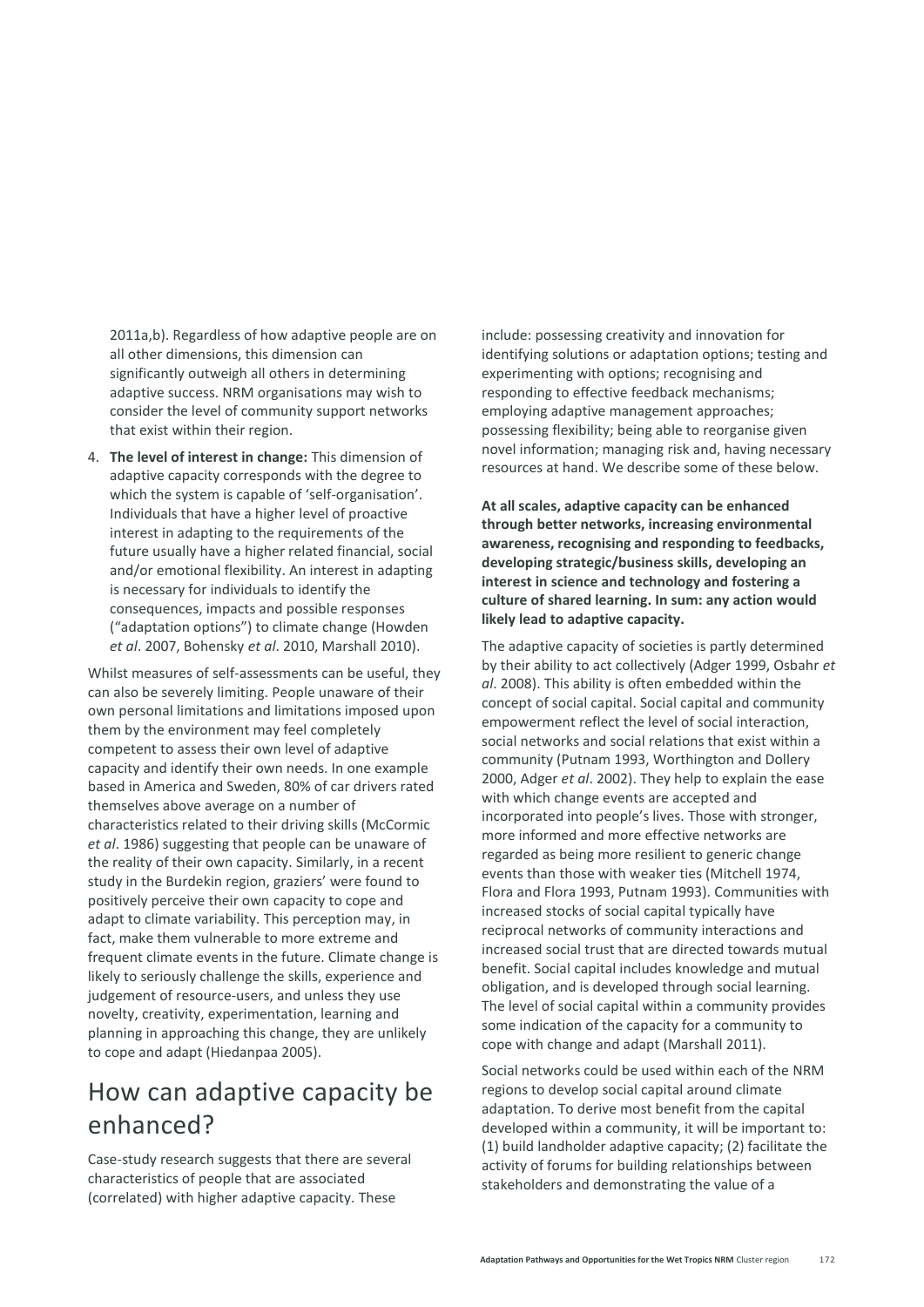cooperative ethic; and (3) educating stakeholders about climate change adaptation and create an awareness of the benefits of engaging other stakeholders (Brunckhorst 2002, McAllister *et al*. 2005).

#### **Adaptive capacity can be enhanced through increasing environmental awareness**

Climate change awareness is an important factor influencing the capacity of primary producers to cope with and adapt to climate changes (Marshall *et al*. 2013a). Climate change awareness is the extent that primary producers accept, understand, relate to, and prioritise climate change as a driver of change within their system. Climate change awareness might also be managed to support adaptation processes. Marshall *et al*. (2013a) sought to understand the influence of a primary producer's climate change awareness on their capacity to adapt to climate change risks. They suspected that primary producers could be limited in their capacity to adapt from the outset if they failed to see the need to adopt novel climate adaptation strategies. Their results indicated that primary producers in Queensland that have higher climate change awareness also have a higher capacity to adapt on at least three dimensions of adaptive capacity.

**Education of the next generation of leaders is vital to enhance adaptive capacity of the region. Mentoring, job placement, training in adaptive thinking and scenario development, recognising environmental feedbacks developing strategic/business skills, developing an interest in science and technology and fostering a culture of shared learning are all be important.**

Environmentally educated and aware resource-users tend to be more flexible and supportive of resourceprotection strategies (Marshall *et al*. 2007). They can develop identities such as 'land steward' or 'marine steward', which makes them less dependent on traditional resource management practices, and more willing to adapt new practices that enhances not only their own resilience to change, but that of the environment. Marshall *et al* (2013) asked marine-based tourism operators for their level of interest in learning more about marine sustainability (Marshall *et al*.

2010a). They found that adaptive capacity can be enhanced through developing environmental awareness.

#### **Adaptive capacity can be enhanced through recognising and responding to feedbacks**

Like active adaptive management increases the adaptive capacity of a system, recognising and responding to environmental and social feedbacks through experimenting with different strategies, learning from strong feedback loops and incorporating new information into the design of new strategies will contribute to greater potential for adaptive success (Gunderson *et al*. 1995, Folke *et al*. 2002a, b, Olsson *et al*. 2005).

Educating landholders within the NRM regions of the Wet Tropics Cluster to recognise land degradation and to respond appropriately is a vital influence on enhancing their adaptive capacity.

### **Adaptive capacity can be enhanced through learning to manage for uncertainty.**

Uncertainty can be managed and accommodated for in planning and should not be seen as a barrier to action, as inaction has been shown to be more detrimental than assessing risk and making decisions based on that risk calculation. Below we outline some different types of uncertainty and where they come into the planning process, as well as basic ways in which they can effectively be tackled in planning (These types of uncertainty are listed in the Adapt NRM 2014 brochure).

- 1. Natural variability " the ecological conditions, and the spatial and temporal variation in these conditions, that are relatively unaffected by people, within a period of time and geographical area''
- 2. Observation/Data error Observation error is the failure to properly observe, measure or estimate processes and quantities. It results both from imperfect methods of observation (or simply not measuring key factors) and from sampling error, i.e. the statistical differences between a sample of individuals and the population that the sample is meant to represent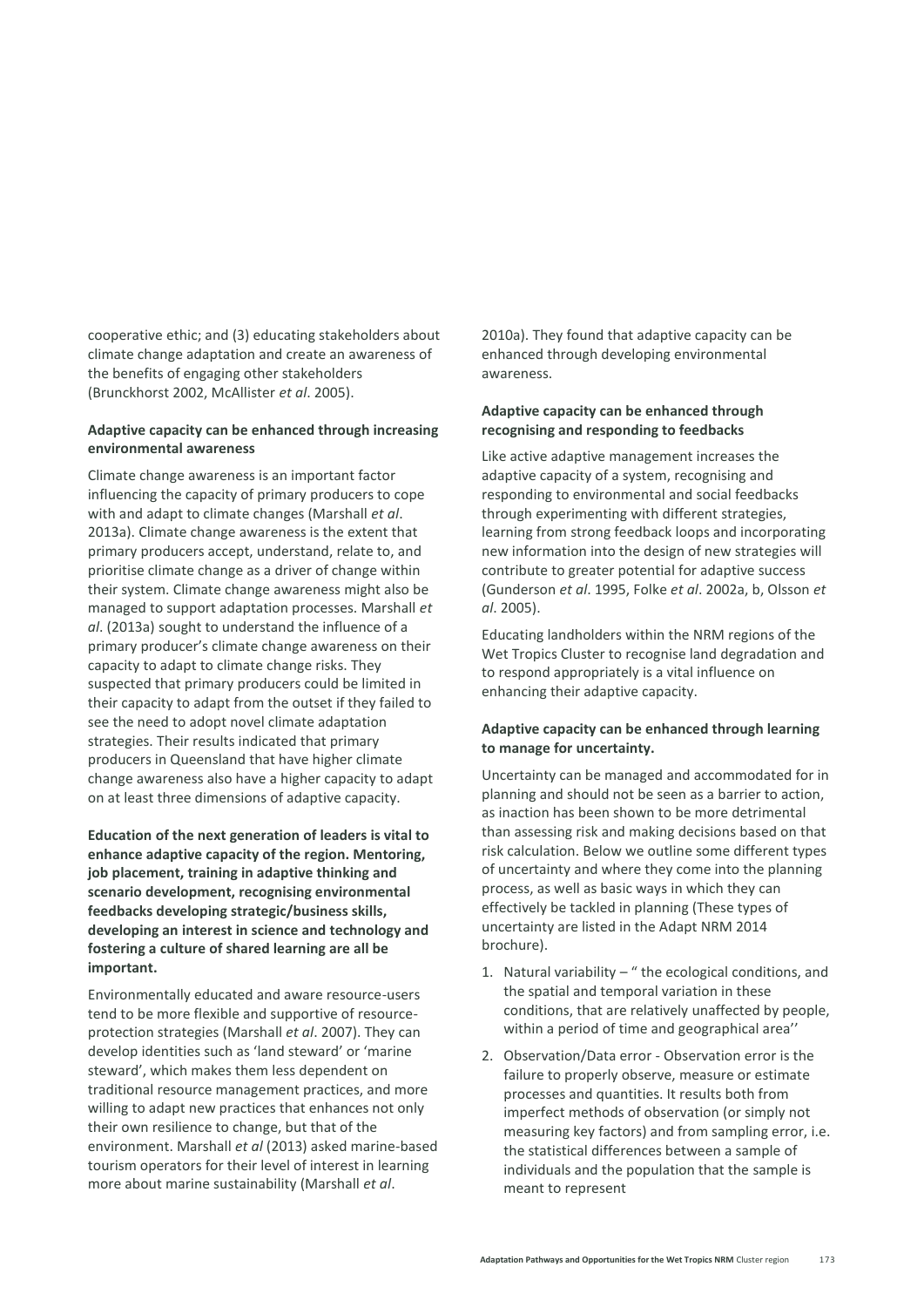- 3. System uncertainty our system understanding is limited by the understanding of all the links – thus, even with complex models, any projections (qualitative or quantitative) will have uncertainty
- 4. Inadequate communication Inadequate communication relates to the difficulty of effectively conveying information between scientists, managers and stakeholders. When communication is ineffective, information is lost, which can manifest itself as uncertainty
- 5. Unclear objectives or lack of goal setting Unclear management objectives are ones that are expressed vaguely, not fully conceived, scaled improperly, or difficult to quantify
- 6. Outcome uncertainty when actions not implemented properly; Outcome uncertainty can be referred to as ''implementation error'' or ''implementation uncertainty'' because it is commonly associated with differences between a management goal and the implementation of the management plan. A typical example in fisheries is when actual catches of a fished stock are not equal to the model-derived allowable catch limit. Outcome uncertainty can be especially critical to NRM because it undermines the ability to determine whether management actions and recommendations are truly working—that is, if models and other tools recommend policy X, but the resource users instead implement practice Y, then the research and management communities cannot conclude that policy X was either effective or ineffective, because it has not actually been implemented yet.

### **Adaptive capacity can be enhanced through better planning.**

We highly advise that NRM planners be aware of the "Adapt NRM" guide associated with this project. This guide provides a 'checklist' for NRM planning frameworks. The framework is built around five common stages or planning components; (i) assessment, (ii) strategic planning, (iii) implementation planning and action, (iv) monitoring, and (v) reflection. These are built into an iterative process – necessary because the most effective responses to climate change

problems may not be known and outcomes may only be achieved after trying a range of options, assessing the responses and making appropriate changes. From this a series of self-reflective questions are posed to assist NRM planners to discuss the ways in which planning to adapt to climate change may need to be done differently compared to what might have been done traditionally.

# Strategies to enhance adaptive capacity

**Adaptive capacity can be enhanced by NRM organisations through facilitating workshops, partnerships, communications and monitoring. Topics to share with landholders include identifying potential adaptations, and pressing for ambitious co-funded management actions to be progressed by industry groups.** 

All four dimensions of adaptive capacity are important in endowing adaptive success on individuals, organisations and industries. Fortunately, all dimensions can be managed or learned and adaptive capacity be enhanced. There are surprisingly few research studies that describe case studies in which interventions have been successful, so here we present some ideas that NRM planners within the Wet Tropics might want to consider.

- 1. Practice active adaptive management. Adaptive capacity can be strengthened through practising active adaptive management. Active adaptive management can help to increase adaptive capacity through experimenting with different strategies, learning from strong feedback loops and incorporating new information into the design of new strategies
- 2. Hold NRM workshops (or provide learning opportunities) for landholders. Risk, uncertainty, strategy, planning, experimenting, learning and financial buffers are all critical factors for adaptation. These factors can all be learned. Providing opportunities for landholders to explore these factors within their own working lives may prove to be a useful strategy. The study of these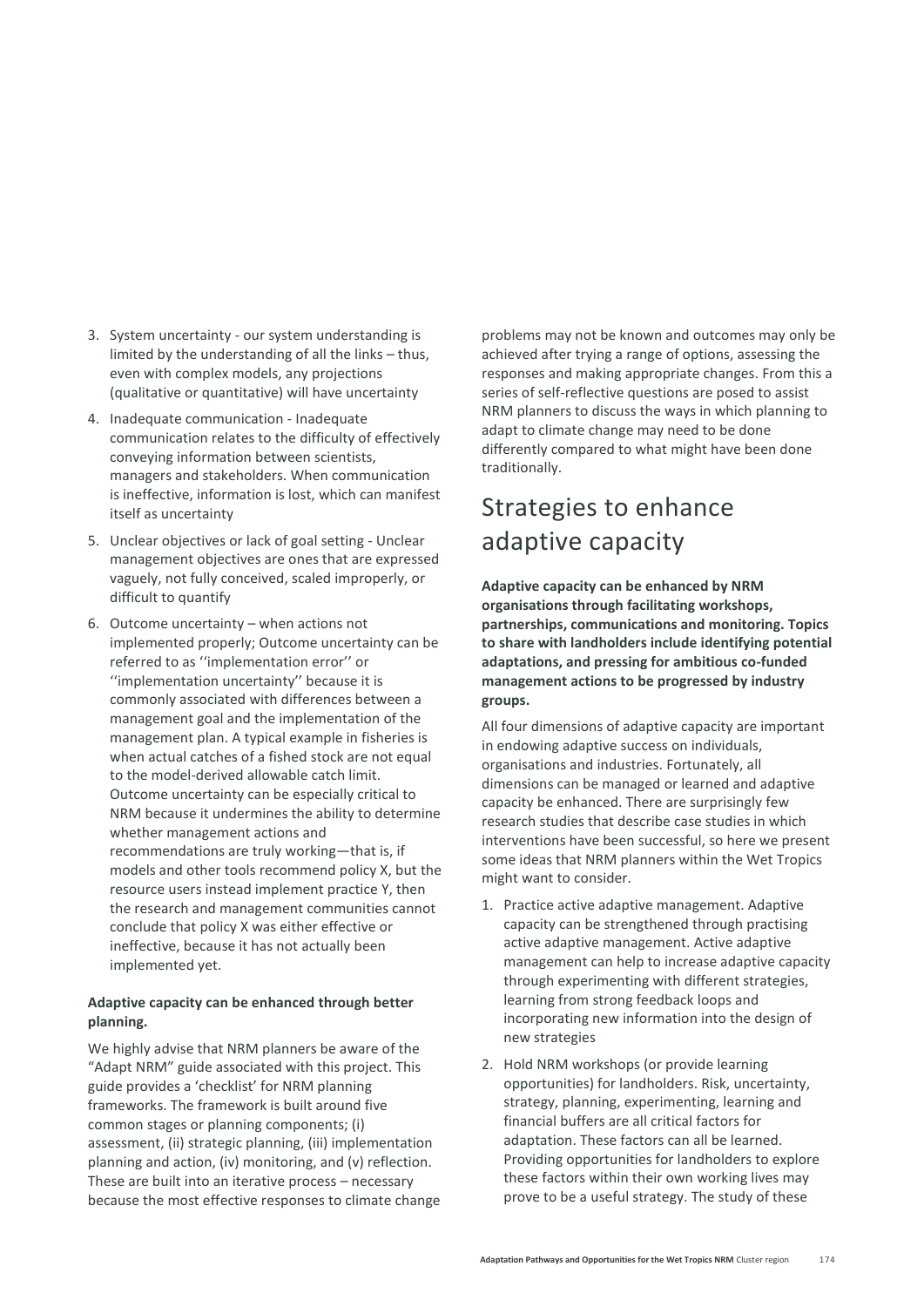factors with colleagues may also stimulate an interest in adaptation and pro-active behaviour. In these ways, NRM workshops addressing adaptive capacity may address all dimensions simultaneously

- 3. Partner with community services. Psychological or emotional buffers relating to health issues or financial crises need to be explicitly addressed. Developing partnerships with counselling services for example for advice and support may assist to develop adaptive capacity on the third dimension
- 4. Communicate about climate change. Extension services, communication outputs, community discussions on local radio are some ideas that NRM planners may consider to develop an interest in change, and encourage proactive behaviour
- 5. Assess adaptive capacity within your region. Design and administer very simple surveys and collect data to inform you of the current status of adaptive capacity within your region. By monitoring the adaptive capacity of your landholders, stakeholder organisations, and your own organisation, you may be able to evaluate if and when you can devote fewer resources specifically to adaptation planning. Partnering with scientists can be a great way to monitor adaptive capacity, particularly to get started and to reduce the work load
- 6. Involve people in the strategy to enhance adaptive capacity. Many research studies have shown that meaningful involvement in the decision-making process is essential to foster feelings of satisfaction, understanding, trust and confidence in the future. These feelings are necessary for a successful transition to adapting to change – and in particular policy change (Becker and Carper 1956). Kallstrom and Ljung (Kallstrom and Ljung 2005) convincingly argue that people must be satisfied with their situation in terms of control over decisions in order for social sustainability and environmental goals to be achieved. They believe that by participating in decisions regarding the future, and by taking part in the public debate, day-to-day life becomes more meaningful and social identities are strengthened around the resource itself. In contrast, resource users that do not have the opportunity to be meaningfully involved in the process tend to feel

that policy changes, at least, are 'unfair', 'unnecessary', 'wrong', 'immoral' and/or 'illegal', where some people do well out of them, and others do poorly. If people feel confident about their future and the future of the resource, then they are more likely to positively assess the risks associated with change and their ability to cope: both of which are important in maintaining adaptive capacity.

## Summary and conclusions

Humans can influence the impacts that climate change might have through adaptation: through building the capacity of people to adjust to plausible future climate scenarios. Whilst human communities may be sensitive to changes in the climate that affect the resources upon which they depend, their vulnerability may be moderated by the extent of their adaptive capacity. The specific challenge faced by people living in the Wet Tropics Cluster region will be to ensure community security and build the productivity and profitability of their resource-based industries and enterprises where possible without degrading the natural resource services on which they depend. People, industries and organisations that tend to display higher levels of adaptive capacity and success often are better able to manage the risks associated with change, can plan, experiment, reorganise, and learn, are more likely to have financial and psychological buffers and are more proactive. We know this from a range of case-studies, many of which occur locally.

### Literature cited

- Adger, W. N. 1999. Social Vulnerability to Climate Change and Extremes in Coastal Vietnam. *World Development* **27**:249-269.
- Adger, W. N., S. Dessai, M. Goulden, M. Hulme, I. Lorenzoni, D. Nelson, L. Naess, J. Wolf, and A. Wreford. 2009. Are there social limits to adaptation to climate change? *Climatic Change* **93**:335-354.
- Adger, W. N., P. M. Kelly, A. Winkels, L. Q. Huy, and C. Locke. 2002. Migration, Remittances, Livelihood Trajectories, and Social Resilience. *Ambio* **31**:358- 366.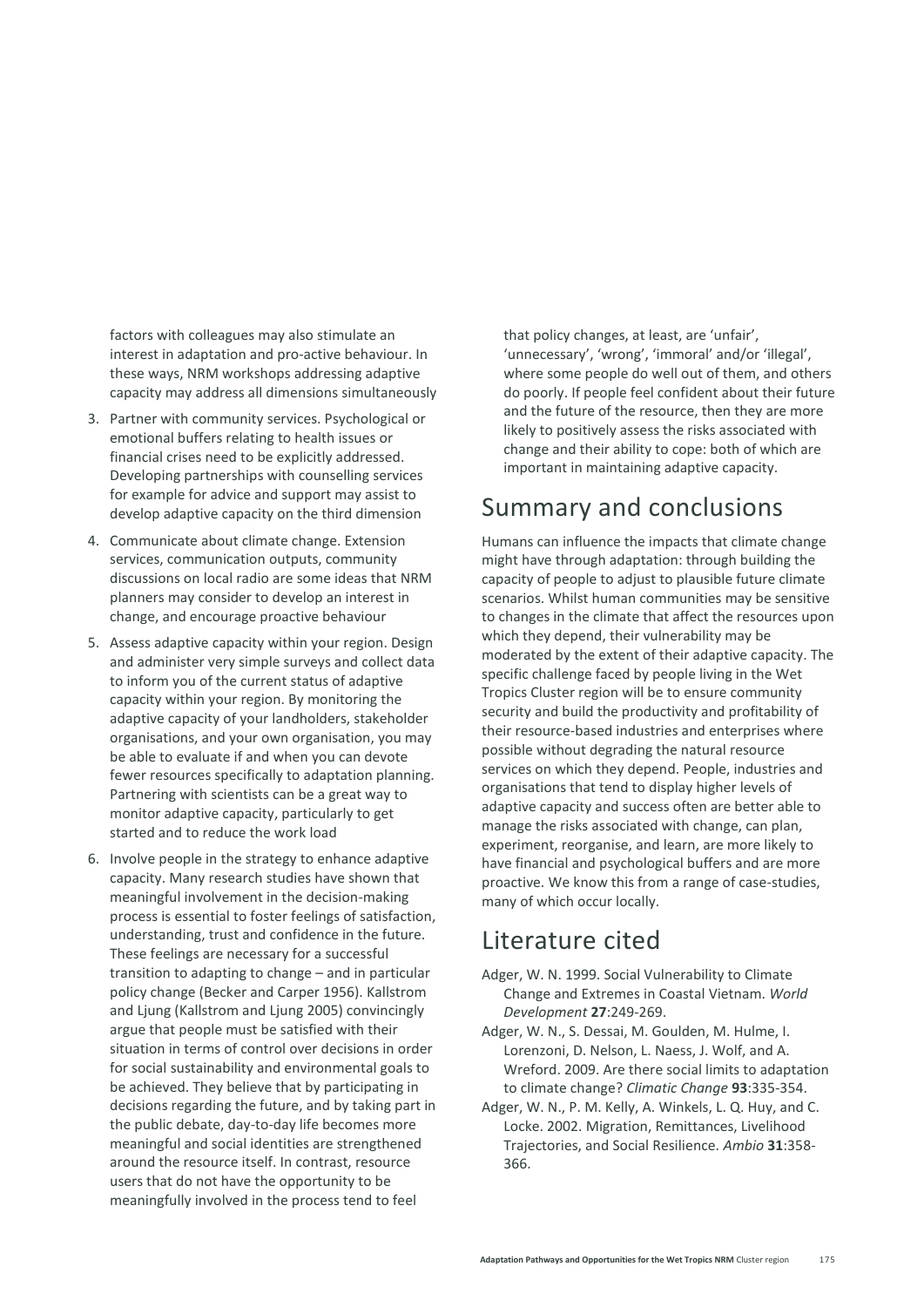Anderies, J., M. Janssen, and B. Walker. 2002. Grazing Management, Resilience, and the Dynamics of a Fire-Driven Rangeland System. *Ecosystems* **5**:23-44.

Armitage, D. 2005. Adaptive capacity and communitybased natural resource management. *Environmental Management* **35**:703-715.

Becker, H. S. and J. W. Carper. 1956. Elements of Identification with an Occupation. *American Sociological Review* **21**:341-348.

Berry, H. L., A. Hogan, J. Owen, D. Rickwood, and L. Fragar. 2011a. Climate Change and Farmers' Mental Health: Risks and Responses. *Asia-Pacific Journal of Public Health* **23**:119s-132s.

Berry, H. L., A. Hogan, S. Peng Ng, and A. Parkinson. 2011b. Farmer Health and Adaptive Capacity in the Face of Climate Change and Variability. Part 1: Health as a Contributor to Adaptive Capacity and as an Outcome from Pressures Coping with Climate Related Adversities. *International Journal of Environmental Research on Public Health* **8**:4039- 4054.

Bohensky, E., S. Stone-Jovicich, S. Larson, and N. A. Marshall. 2010. Chapter Two: Adaptive capacity in theory and reality: implications for governance in the Great Barrier Reef region Pages 23-43 *in* D. Armitage and R. Plummer, editors. *Adaptive Capacity and Environmental Governance*. Springer-Verlag Berlin, Heidelberg, Germany.

Briske, D. D., R. A. Washington-Allen, C. R. Johnson, J. A. Lockwood, D. R. Lockwood, T. K. Stringham, and H. H. Shugart. 2010. Catastrophic Thresholds: A Synthesis of Concepts, Perspectives, and Applications. *Ecology and Society* **15**.

Brooks, N. and W. N. Adger. 2004. Assessing and Enhancing Adaptive Capacity. Pages 165-181 *in* B. Lim and E. Spanger-Siegfried, editors. *Adaptation Policy Frameworks for Climate Change: Developing Strategies, Policies and Measures*. Cambridge University Press, Cambridge.

Brown, P. R., R. Nelson, B. Jacobs, P. Kokic, J. Tracey, M. Ahmed, and P. DeVoil. 2010. Enabling natural resource managers to self-assess their adaptive capacity. *Agricultural Systems* **103**:562.

Brunckhorst, D. J. 2002. Institutions to Sustain Ecological and Social Systems. *Ecological Management and Restoration* **3**:108-116.

Carpenter, S. and L. Gunderson. 2001. Coping with Collapse: Ecological and Social Dynamics in Ecosystem Management. *Bioscience* **51**:451-457.

Cinner, J., M. M. P. B. Fuentes, and H. Randriamahazo. 2009. Exploring Social Resilience in Madagascar's Marine Protected Areas. *Ecology and Society* **14**.

Colding, J., T. Elmqvist, and P. Olsson. 2004. Living with Disturbance: Building Resilience in Social-Ecological Systems. Pages 163-173 *in* F. Berkes, J. Colding, and C. Folke, editors. *Navigating Social-Ecological Systems. Building Resilience for Complexity and Change.* Cambridge University Press, Cambridge.

Fleming, A. and F. Vanclay. 2010. Farmer responses to climate change and sustainable agriculture. A review. *Agronomy for Sustainable Development* **30**:11-19.

Flora, C. B. and J. L. Flora. 1993. Entrepreneurial Social Infrastucture: A Necessary Ingredient. *The Annals of the American Academy of Political and Social Science* **529**:48-58.

Frank, E., H. Eakin, and D. López-Carr. 2011. Social identity, perception and motivation in adaptation to climate risk in the coffee sector of Chiapas, Mexico. *Global Environmental Change* **21**:66.

Grothmann, T. and A. Patt. 2005. Adaptive capacity and human cognition: The process of individual adaptation to climate change. *Global Environmental Change* **15**:199-213.

Hansen, J. W. 2002. Applying seasonal climate prediction to agricultural production *Agricultural Systems* **74**:305-307.

Harris, C. C., W. J. McLaughlin, and G. Brown. 1998. Rural Communities in the Interior Columbia Basin. How Resilient Are They? *Journal of Forestry* **96**:11- 15.

Hiedanpaa, J. 2005. The Edges of Conflict and Consensus: A Case for Creativity in Regional Forest Policy in Southwest Finland. *Ecological Economics* **55**:485-498.

Howden, S. M., J. Soussana, F. N. Tubiello, N. Chhetri, M. Dunlop, and H. Meinke. 2007. Adapting Agriculture to Climate Change. *Proceedings of the National Academy of Sciences* **104**:19691-19696.

Kallstrom, H. N. and M. Ljung. 2005. Social Sustainability and Collaborative Learning. *Ambio* **34**:376-382.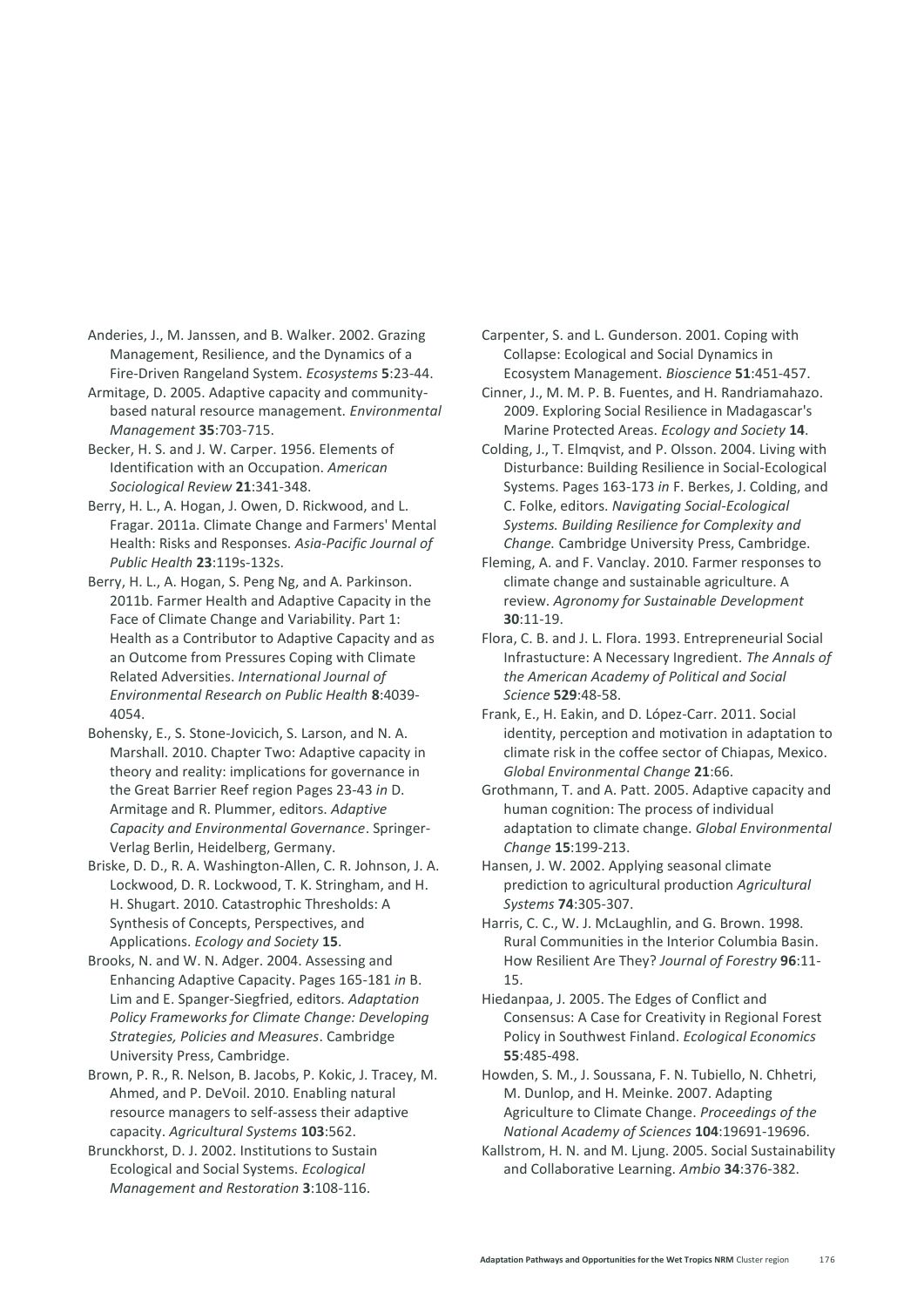Kelkar, U., K. K. Narula, V. P. Sharma, and U. Chandna. 2008. Vulnerability and adaptation to climate variability and water stress in Uttarakhand State, India. *Global Environmental Change* **18**:564-574.

Marshall, N. A. 2010. Understanding social resilience to climate variability in primary enterprises and industries. *Global Environmental Change* **20**:36-43.

Marshall, N. A. 2011. Assessing Resource Dependency on the Rangelands as a Measure of Climate Sensitivity. *Society & Natural Resources* **24**:1105- 1115.

Marshall, N. A., D. M. Fenton, P. A. Marshall, and S. Sutton. 2007. How Resource-Dependency Can Influence Social Resilience Within a Primary Resource Industry. *Rural Sociology* **72**:359-390.

Marshall, N. A., I. J. Gordon, and A. J. Ash. 2011. The reluctance of resource-users to adopt seasonal climate forecasts to enhance resilience to climate variability on the rangelands. *Climatic Change* **107**:511-529.

Marshall, N. A. and P. A. Marshall. 2007. Conceptualizing and operationalizing social resilience within commercial fisheries in northern Australia. *Ecology and Society* **12**.

Marshall, N. A., P. A. Marshall, A. Abdulla, and A. B. Rouphael. 2010a. Toward improved MPA compliance among fishers: understanding links between resource dependency and attitude to conservation in the Red Sea. *Ambio* **39**:305.

Marshall, N. A., P. A. Marshall, A. Abdulla, A. B. Rouphael, and A. Ali. 2010b. Preparing for climate change: recognizing its early impacts through the perceptions of dive tourists and dive operators in the Egyptian Red Sea. *Current Issues in Tourism* **14**:507-519.

Marshall, N. A., P. A. Marshall, A. Abdulla, and T. Rouphael. 2010c. The Links Between Resource Dependency and Attitude of Commercial Fishers to Coral Reef Conservation in the Red Sea. *Ambio* **39**:305-313.

Marshall, N. A., P. A. Marshall, J. Tamelander, D. Obura, D. Mallaret King, and J. Cinner, M. 2010d. *Sustaining Tropical Coastal Communities & Industries: A Framework for Social Adaptation to Climate Change*, Gland, Switzerland.

Marshall, N. A., S. Park, S. M. Howden, A. B. Dowd, and E. S. Jakku. 2013a. Climate change awareness is associated with enhanced adaptive capacity. *Agricultural Systems* **117**:30-34.

Marshall, N. A., S. E. Park, W. N. Adger, K. Brown, and S. M. Howden. 2012. Transformational capacity and the influence of place and identity. *Environmental Research Letters* **7**.

Marshall, N. A., R. C. Tobin, M. Gooch, A. Hobday, and P. A. Marshall. 2013b. Social vulnerability of marine resource users to extreme weather events. *Ecosystems* **16**:797-809.

McAllister, R. R. J., J. E. Gross, and C. J. Stokes. 2005. 14. Rangeland Consolidation Patterns in Australia: An Agent-Based Modelling Approach. Pages 301-318 *Complex Science for a Complex World*.

McCormic, I. A., F. H. Walkey, and D. E. Green. 1986. Comparative perceptions of driver ability--a confirmation and expansion. *Accid Anal Prev*. **18**:205-208.

McKeon, G. M., K. A. Day, S. M. Howden, J. J. Mott, D. M. Orr, S. W.J., and W. E.J. 1990. Management for pastoral production in northern Australian savannas. *Journal of Biogeography* **17**:355-372.

Mitchell, J. C. 1974. Social Networks. Pages 279-297 *in* J. C. Mitchell, editor. *Social Networks in Urban Settings*. University of Manchester, Manchester.

Olsson, P. and C. Folke. 2001. Local ecological knowledge and institutional dynamics for ecosystem management: A study of Lake Racken Watershed, Sweden. *Ecosystems* **4**:85-104.

Olsson, P., C. Folke, and F. Berkes. 2004a. Adaptive Comanagement for Building Resilience in Social-Ecological Systems. *Environmental Management* **34**:75-90.

Olsson, P., C. Folke, and T. Hahn. 2004b. Social-Ecological Transformation for Ecosystem Management: the Development of Adaptive Comanagement of a Wetland in Southern Sweden. *Ecology and Society* **9**:online at; [www.ecologyandsociety.org/vol9/iss4/art2.](http://www.ecologyandsociety.org/vol9/iss4/art2)

Osbahr, H., C. Twyman, W. Neil Adger, and D. S. G. Thomas. 2008. Effective livelihood adaptation to climate change disturbance: Scale dimensions of practice in Mozambique. *Geoforum* **39**:1951-1964.